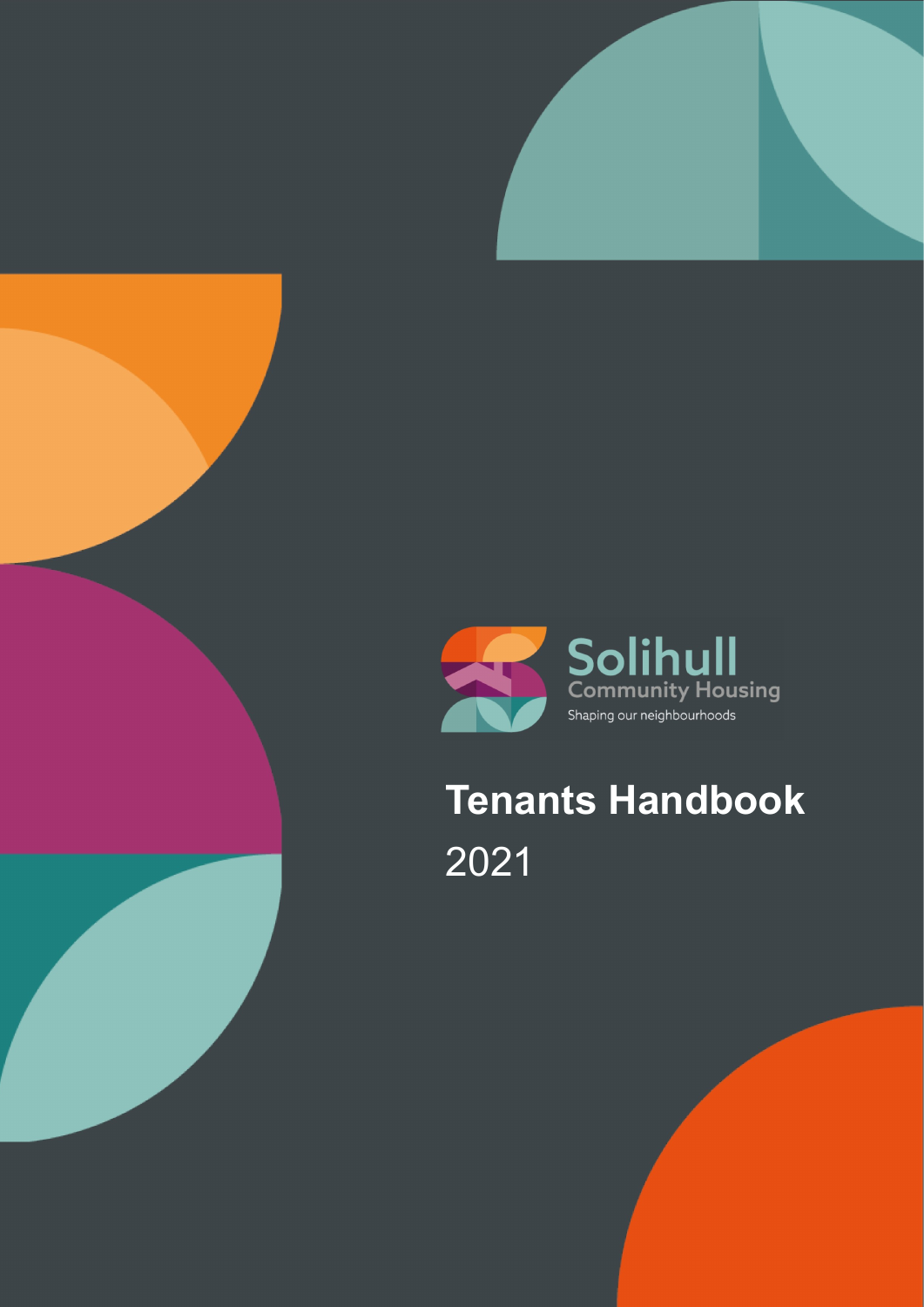# **Contents**

| <b>Welcome</b>                          | Page 3  |
|-----------------------------------------|---------|
| 1. Your rent                            | Page 3  |
| Managing your money                     | Page 3  |
| 2. Repairs                              | Page 4  |
| Our responsibilities                    | Page 4  |
| Your responsibilities                   | Page 5  |
| Repairs you pay for                     | Page 5  |
| Reporting a repair                      | Page 6  |
| 3. Making changes to your home          | Page 6  |
| 4. Home Contents insurance              | Page 6  |
| 5. Antisocial Behaviour                 | Page 6  |
| <b>Neighbours</b>                       | Page 7  |
| 6. Estates                              | Page 7  |
| Fly-tipping                             | Page 7  |
| Waste and recycling                     | Page 7  |
| Pet nuisance                            | Page 7  |
| Cleaning in high and low rise buildings | Page 8  |
| 7. Safety in your home                  | Page 8  |
| Fire safety in your home                | Page 8  |
| Smoke alarms                            | Page 8  |
| Electrical                              | Page 8  |
| <b>Electrical testing</b>               | Page 9  |
| Oxygen                                  | Page 9  |
| Gas safety and servicing                | Page 9  |
| <b>Carbon Monoxide</b>                  | Page 9  |
| Water hygiene                           | Page 10 |
| 8. Mobility Scooters                    | Page 10 |
| 9. Asbestos in your home                | Page 10 |
| 10. Condensation                        | Page 11 |
| 11. Wellbeing                           | Page 11 |
| 12. Getting involved                    | Page 11 |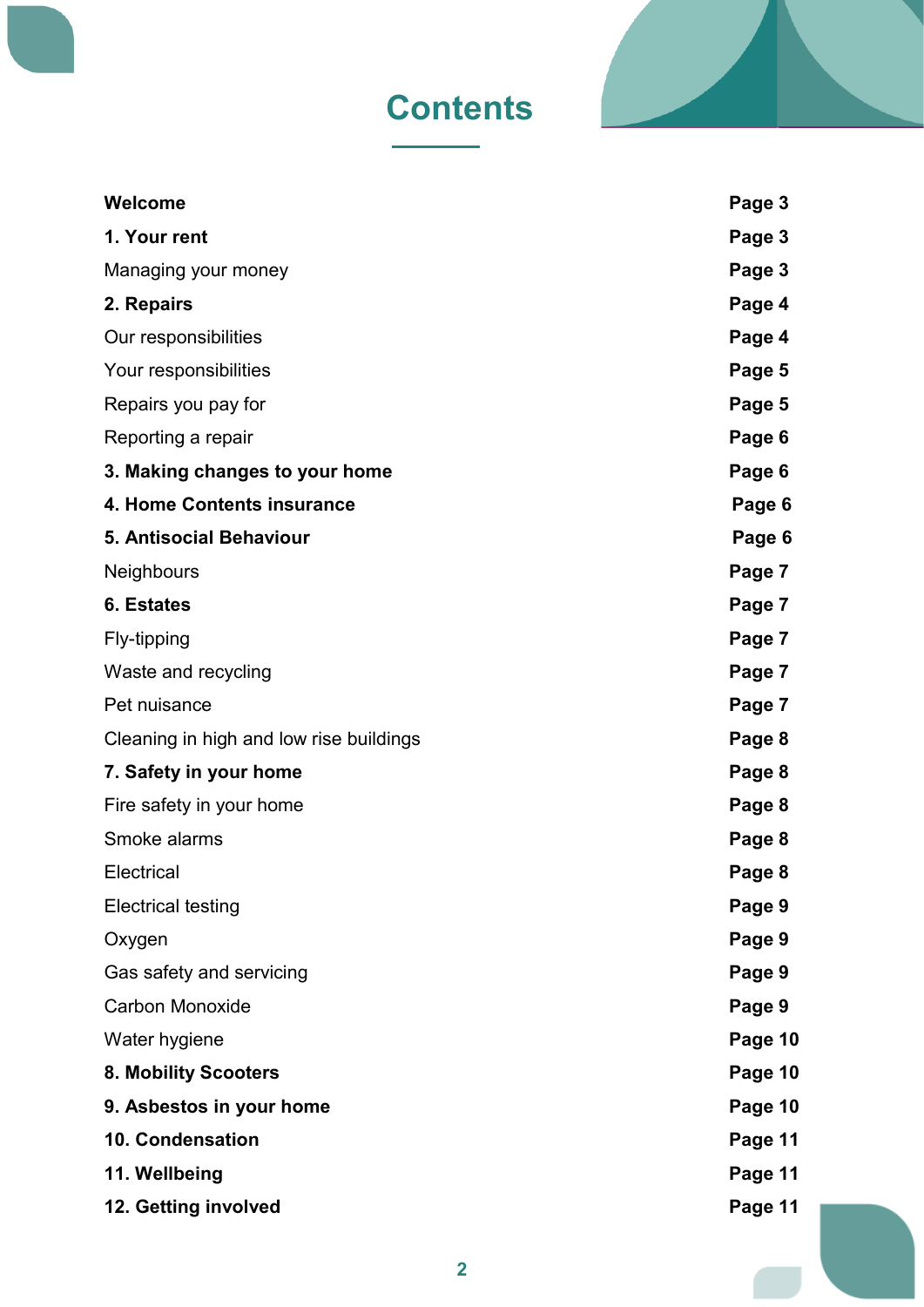

# **Welcome**

Welcome to your new home. This booklet provides information about the key services we provide and the things we expect from you as a tenant.

Please keep this quick reference guide in a handy place where you can find it at any time. If you have any questions, or need extra information about our services, please visit our website at www.solihullcommunityhousing.org.uk or contact us using the details on the back page.

## **1. Your rent**

We need you to pay us your rent on time. We collect rent from you to help provide services to you.

If we don't collect enough rent money, it will be harder for us to deliver the service that we have promised and the kind of service you expect.

We offer a number of ways to pay your rent and service charges on your housing account. The easiest way to pay your rent is to set up a Direct Debit so that the rent comes out of your bank account automatically.

Direct Debits are convenient and you can choose to pay with an any day monthly Direct Debit or choose to pay weekly or fortnightly on a Friday.

They are safe and secure because you are protected by a comprehensive guarantee, which means you get a full and immediate refund from your bank if an error is made in the payment of your Direct Debit.

To set up a Direct Debit please visit our website or give us a call. When you set up a Direct Debit you will be entered into our free prize draw.

#### **Managing your money**

We are committed to helping you stay in your home and to helping you deal with your arrears or debts.

Our Money Advice Team can help stop customers from becoming homeless due to debt or problems managing money.

If you are having difficulty paying your rent or your circumstances change, please phone us immediately.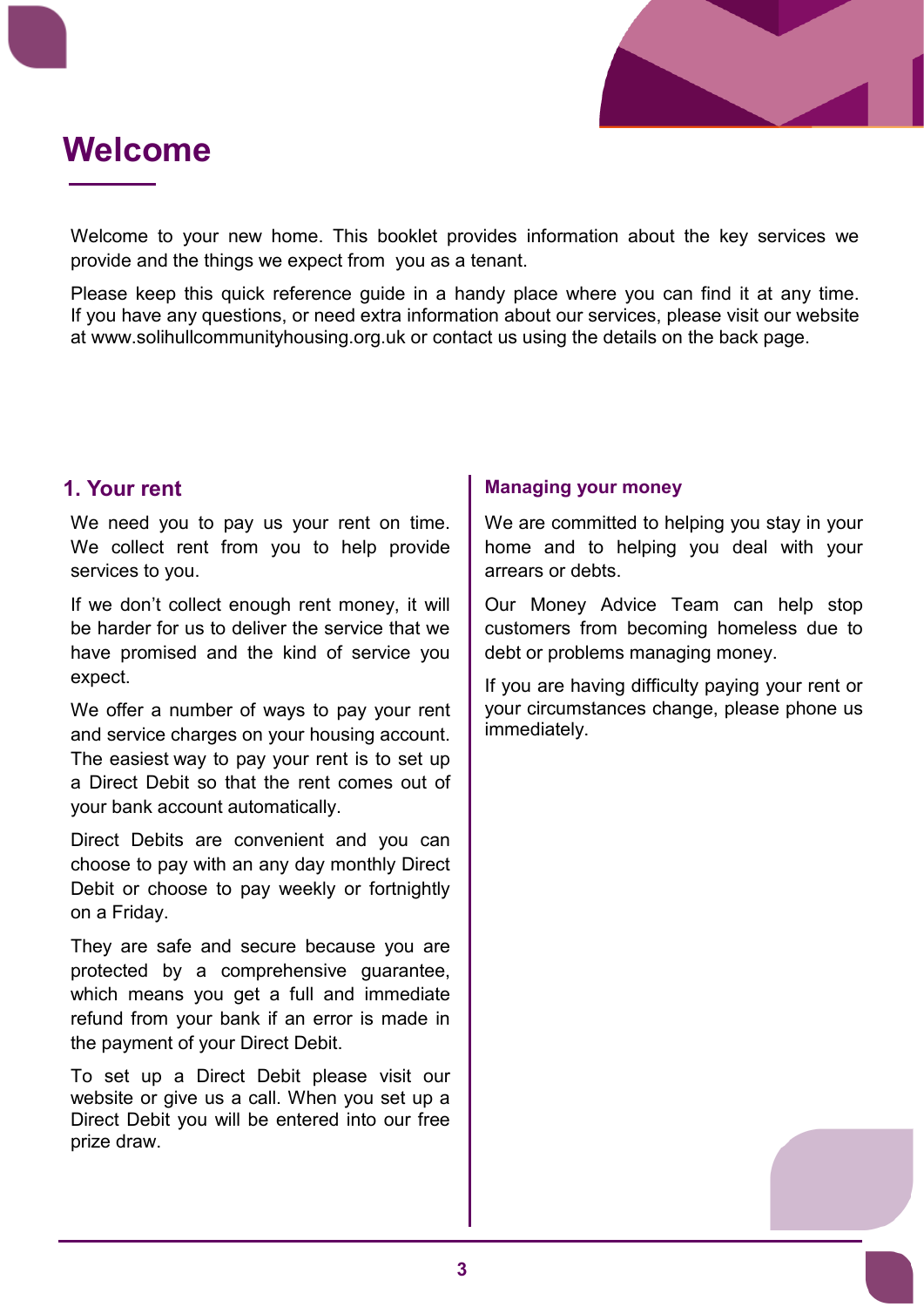# **2. Repairs**

As your landlord we are responsible for keeping your property in good repair.

We maintain the shared parts of your home such as corridors, lifts and shared gardens. We also carry out some repairs inside your home.

The lists below shows repairs we are responsible for and repairs you are responsible for.

#### **Our responsibilities**

- Baths, hand basins and toilets (if we fitted them)
- Bath seals and two rows of splashback tiles
- Concrete floors (not including floor tiles)
- Cupboard drawers unless damaged by tenant
- Cupboard-door catches, handles and hinges, and drawer handles
- Door-entry systems for shared areas
- Doors internal fire doors unless damaged by tenant (if unrepairable there will be a recharge to the tenant)
- Doors outside doors (unless damage was caused by tenant)
- Electrical consumer unit (fuse box)
- Extractor fans (if Solihull Council own them)
- Electric shower units (if we fitted them)
- Electric storage heaters (if Solihull Council own them)
- Electrics standard electrical wiring, sockets and light fittings
- Fences repairing boundary fencing owned by Solihull Council
- Foundations
- Garages and outbuildings owned by Solihull Council
- Gas fires (but only if we fitted them)
- Gas pipework inside your home
- Gas servicing appliances every year (if Solihull Council own them)
- Gates, including catches and hinges
- Immersion heaters (if Solihull Council own them)
- Kitchen cupboards (we will replace cupboards that are beyond repair but the new cupboards may not match your existing cupboards)
- Letterbox replacing front external door letterbox plates
- Locks and hinges on outside doors where you still have the keys
- Locks repairing faulty locks where you still have the keys
- Paths, steps and other access to the property that Solihull Council own which has been fitted by us
- Radiators, valves, timers and thermostats
- Shared areas such as lifts and stairs, rubbish chutes and shared TV aerials
- Shared gardens
- Shower trays (if we fitted them)
- Sink seal and one row of splashback tiles
- Smoke alarm (mains operated)
- Soil and vent pipes (if the main pipe is blocked) If you are a Leaseholder then we are responsible for the main soil stack but if the damage is in a main drain outside the property then Severn Trent are responsible for this repair.
- Staircase, banisters and handrails fitted by us
- Structural walls inside your home
- Structure and covering of the roof, the chimney, gutters, drainpipes and their clips, and wood or plastic boards on the outside of the building
- Toilet-flushing systems if fitted by us
- Taps, tap washers, dripping taps and stopcocks
- Vinyl floor tiles replacing floor tiles in our bathroom and kitchen (we will match your existing tiles if possible)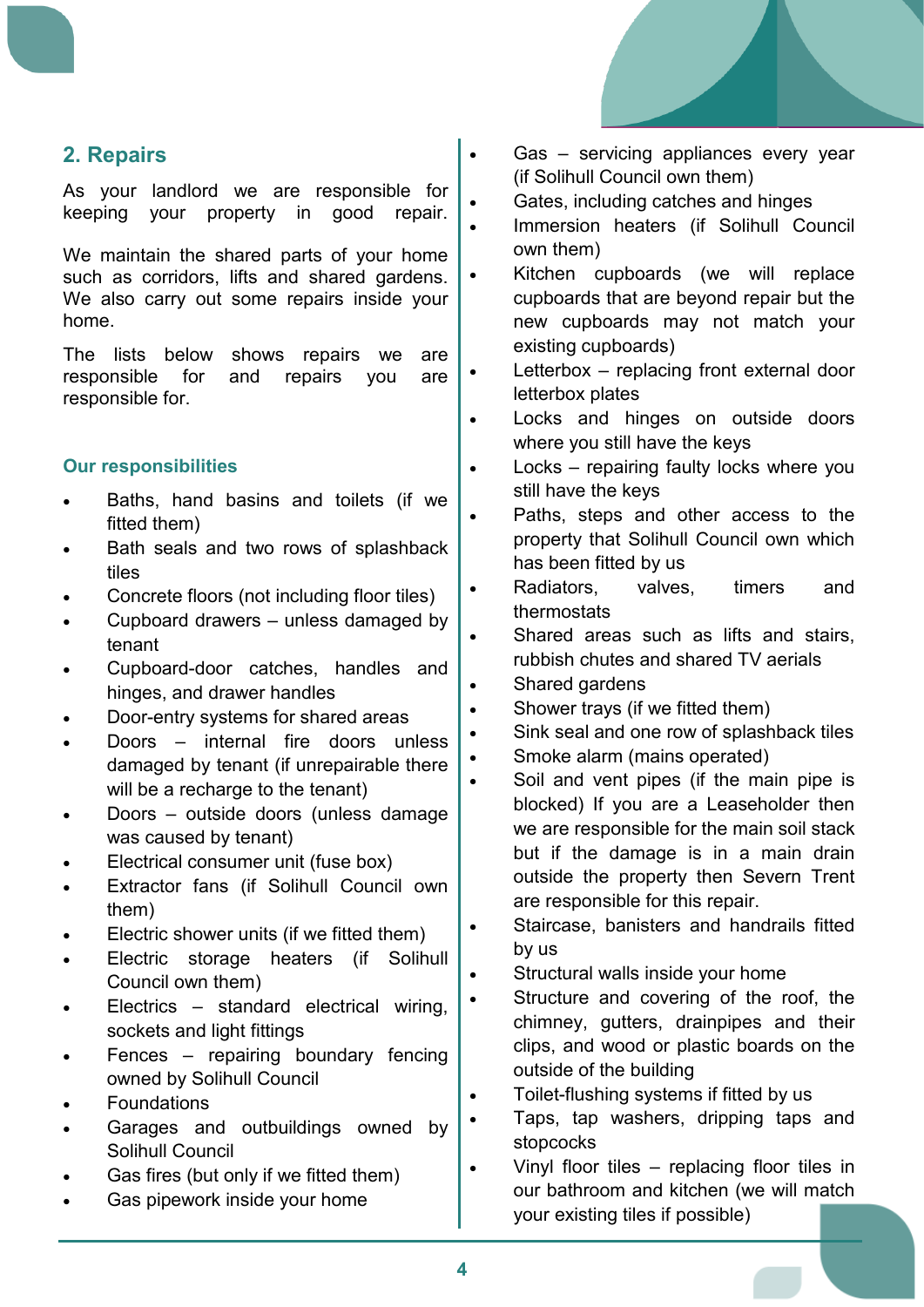#### **Our responsibilities (continued)**

- Walls outside walls and rendering
- Washing lines and posts in shared areas
- Water pipes, overflow pipes and water tanks
- Window vents, catches and handles
- Window frames and outside window sills
- Worktops (we will replace worktops that are beyond repair but the new worktops may not match your existing units)

#### **Your responsibilities**

- Bath panels
- Bathroom—repairing cracks or chips in sinks, baths and so on (If we repair this there will be a recharge to the tenant)
- Blocked sinks and basins (if we repair this there will be a recharge to the tenant)
- Deliberate damage that you, or people living with you, have caused
- Disconnecting and reconnecting cookers (unless Solihull Council own them) although when we turn on your gas supply after you move in we will reconnect your cooker (as long as it is safe)
- Doors door handles, door frames and carpet strips
- Doors internal doors
- Dustbins and removing household rubbish
- Electricity meter and the electricity supply
- Fences—repairing or adding new fencing that divides gardens
- Garden your own garden
- Gas meter and the gas supply
- Keys replacing (or getting extra) keys to your home
- Keys replacing (or getting extra) keys or fobs for shared doors in low-rise blocks (there is a £10.00 recharge per key or fob)
- Lightbulbs and Fluorescent lighting for bathroom lightbulbs, you can get a replacement by taking your old light bulb into Connect where they will exchange it
- Locks extra locks for doors or windows
- Locks and keys the cost of replacing locks or keys for homes, garages or alley gates
- Pest control (other than communal areas)
- Plasterwork for patches and cracks, plaster air vents
- Plumbing in washing machines
- Security chains for front doors
- Shower curtain and rails, shower hose and shower head (we are responsible if these have been fitted with disabled home adaption work)
- Sink plugs and chains
- Spyholes for doors if fitted by you
- Toilet Seats
- Washing lines and posts your own

#### **Repairs you pay for**

There are some repairs you may need to pay for. We will ask you to pay if:

- we have to repair something that you have damaged on purpose. You will have to pay for repairing damage caused by people living with you.
- we have to repair something that is broken because you have been careless or have failed to do something you should have. For example, if you don't report a leak straight away and the leak damages your home.

In certain circumstances you may not have to pay.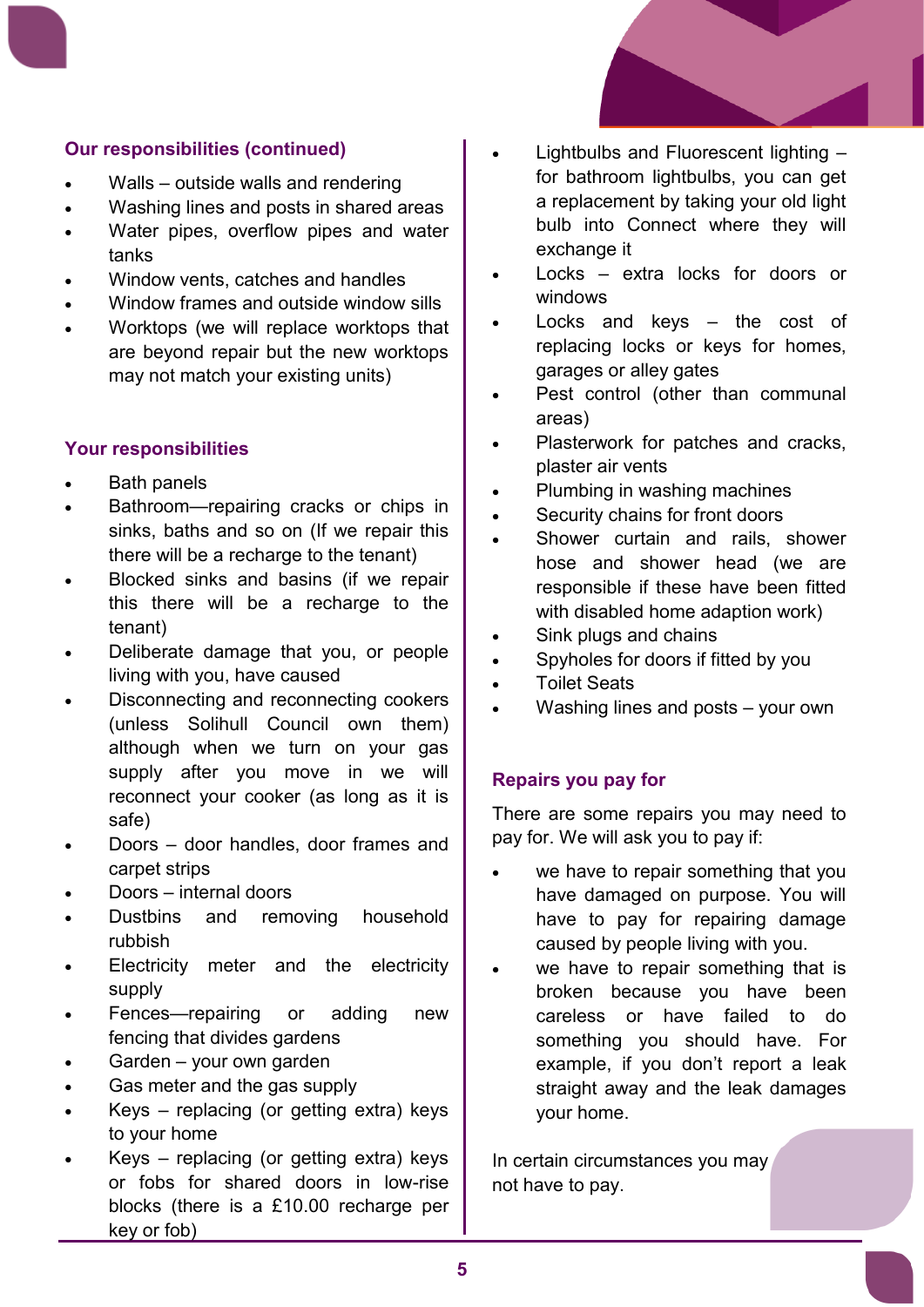If you feel you have a good reason why you shouldn't pay, please tell us about it when we tell you we plan to charge you.

All tenants will be made aware of any rechargeable costs to repairs before they are applied to their rent account.

#### **Reporting a repair**

You can report a repair to us by:

- My SCH Account
- Phone
- Email
- Facebook
- **Twitter**

If you think your repair is an emergency, you should phone us to report it.

#### **3. Making changes to your home**

You have the right to make improvements and alterations to your home, but you must get written permission from us before you make any changes.

If the changes you want to make seem reasonable to us, we are likely to give permission. But we will ask you to make sure the improvements meet certain standards.

You can request permission by contacting us. We will respond in writing to you within 10 days.

You must not start making the alterations or improvements to your home until you have received our permission in writing.

#### **4. Home contents insurance**

We offer a home contents insurance scheme specifically designed to protect your home contents and belongings against fire, theft, storm, flood and more.

Some of the benefits for tenants and leaseholders are:

- No admin or cancellation fees
- Favourable premiums and levels of cover for tenants and leaseholders
- No minimum security requirements
- Various payment options to include, weekly, fortnightly, monthly etc.
- Small excess of £50.00 that will be discussed with you only and if a claim is made

To sign up to our insurance scheme, visit www.solihullcommunityhousing.org.uk.

# **5. Antisocial behaviour**

We would like everyone living in our homes to get on and have a great quality of life but sometimes this isn't possible due to antisocial behaviour (ASB).

ASB can range from playing music too loudly, parking and littering, to committing a serious criminal activity – such as domestic abuse, vandalism, drug dealing and hate crime.

ASB is also a breach of your Tenancy Agreement, which means that in extreme cases we can take court action or even evict the offender.

If you're experiencing antisocial behaviour you should:

- See what happens: if someone is playing music loudly, this could just be a one-off and might not happen again
- Have a chat: speak to your neighbour to try and resolve the problem. They may not have realised that they were being a nuisance.
- If the issues continue then you can contact us for advice.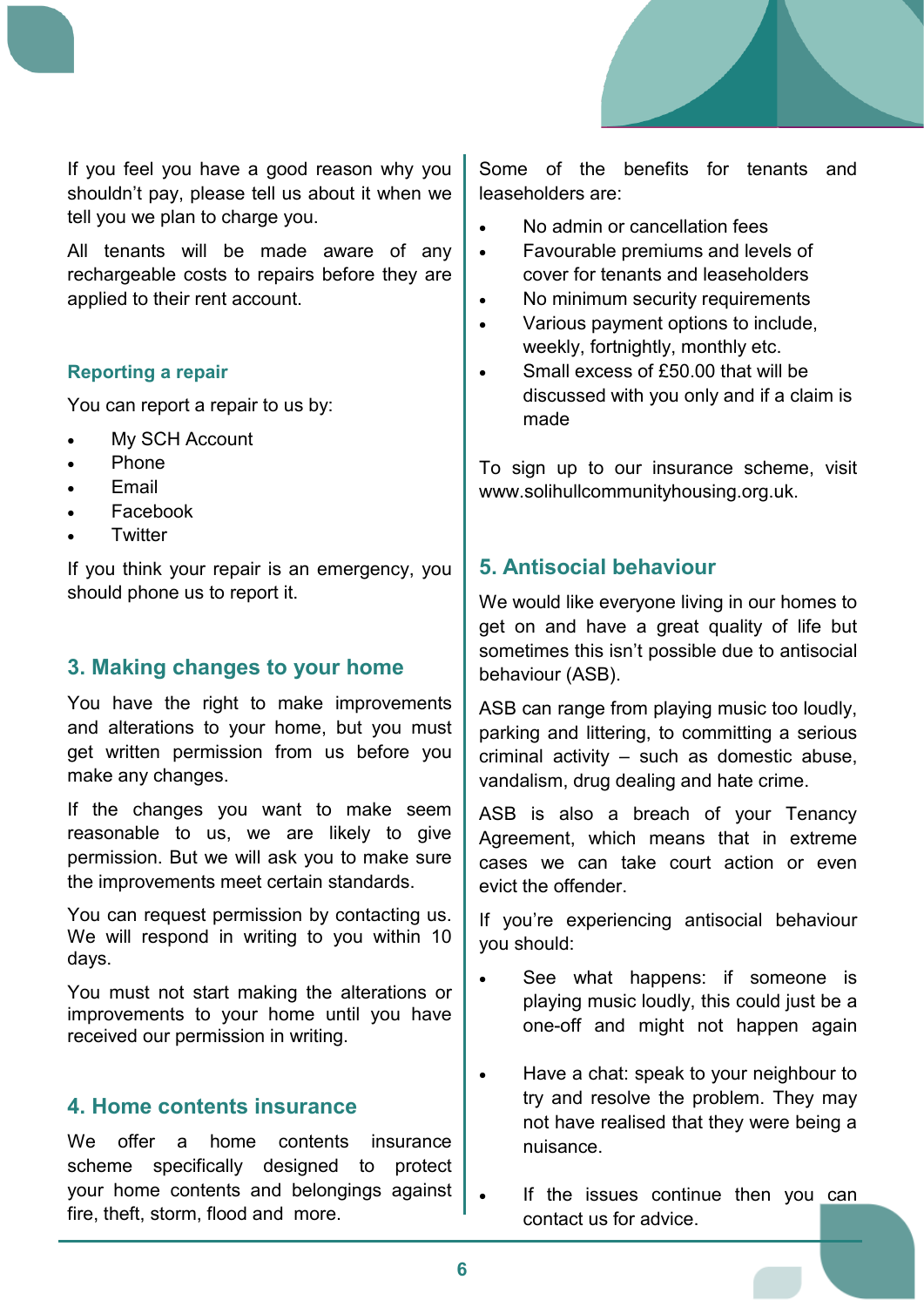

#### **Neighbours**

Everyone is entitled to enjoy their home in peace. Your tenancy agreement says that neither you, nor anyone living with you, or visiting your home or the area including children, may cause a nuisance, annoyance or disturbance to others.

Be considerate towards your neighbours. Try not to make a lot of noise when people are likely to be sleeping.

Tips to be a good neighbour:

- Co-operate if a neighbour asks you to reduce noise.
- If you have pets, you must make sure they don't cause a nuisance to your neighbours.
- Try to be tolerant towards your neighbours and their lifestyles.
- Don't use your property for business or illegal purposes, including drug dealing.
- Don't harass other people in any way.
- Don't be violent or abusive towards other people.

If you are having problems with a neighbour, talk to them to see if you can sort the matter out between you in a friendly way. They may not know their behaviour is causing a problem.

If that doesn't work, you can ask for help. Our Antisocial Behaviour team works to try and prevent nuisance and ASB.

#### **6. Estates**

We take great pride in keeping your estates and communities well maintained. You can also help to maintain a good environment for you, your family and your neighbours to enjoy.

This is an important part of your Tenancy Agreement. By following a few simple rules, you can make your area cleaner, greener and safer for you and everyone else to enjoy.

#### **Fly-tipping**

Fly-tipping means dumping rubbish illegally.

You must get rid of your rubbish correctly; if you are found responsible for fly tipping we will report you to Solihull Council's Environmental Compliance Team and you could receive a fine of £400 for a Duty of Care offence.

If you have a bulky item that needs removing, please contact us to book in with our Bulky Waste Service. We may be able to remove this item for a small charge.

Please report any fly-tipping you witness or any dumped rubbish you find. If it is on land we manage on behalf of Solihull Council we can take action. Please report to us where it is, what it is, how much rubbish there is and, if possible, details of who has dumped the rubbish.

#### **Waste and Recycling**

Solihull Council collects your rubbish and recycling. You can register to receive an email reminder which tells you when your bin is being collecting and what bins are being collected.

To register, visit the council website www.solihull.gov.uk.

#### **Pet nuisance**

If you, or your visitors, own a pet, you are responsible for making sure you clear up any mess left by the pet immediately.

Please **do not:**

 leave your dog unattended in your garden or property for long periods of time.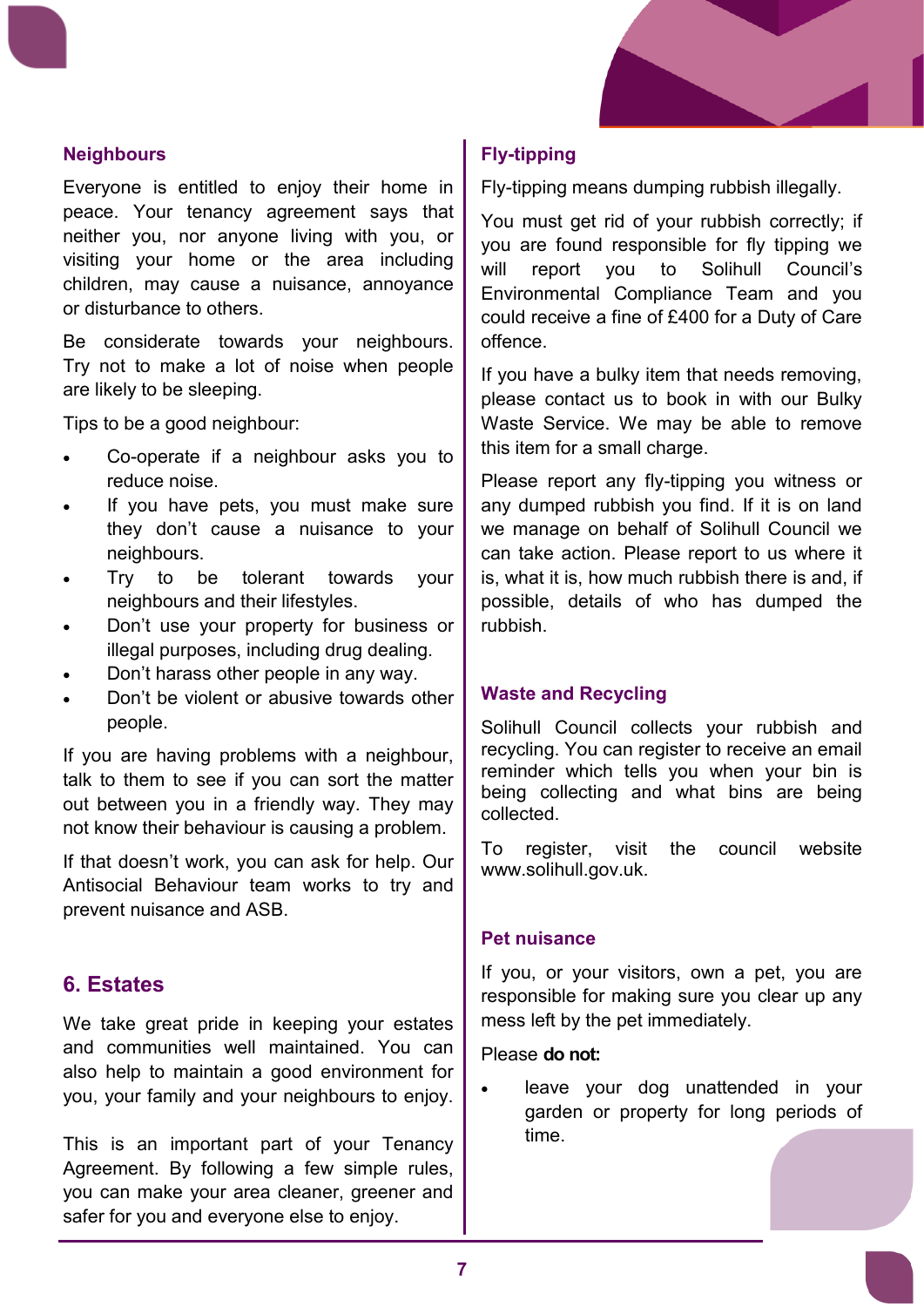

- leave your dog to bark continuously, causing disturbance to other residents.
- allow your dog to roam and foul in communal areas; dogs must be on a lead at all times in communal areas, internal and external.

#### **Cleaning in high and low rise buildings**

We are responsible for keeping the communal areas of our high and low-rise buildings (like corridors, stairways, landings and entrance halls) clean and tidy. We employ contractors to do this work for us.

We will:

- inspect every high-rise once a month act on the results of inspections within two working days (or within 24 hours if there is a risk to health and safety)
- send our contractor out to clean up within two hours when people report a mess in a shared area that could affect the health of others i.e. blood or vomit.

If you occupy a flat you must also co-operate with us and your neighbours to keep communal areas clean, tidy and clear of obstacles as per your Tenancy Agreement.

#### **7. Safety in your home**

We are committed to improving the health and safety of all our properties.

Health and fire safety very important and we encourage everyone to report defects, dangerous conditions and dangerous actions to help us identify and reduce poor practices.

#### **Fire safety in your home**

Smoking, cooking, faulty electrical items and portable heaters are some of the common causes of fires.

There are some simple and easy things you can do to prevent fires. Remove any unnecessary materials, such as old newspapers, cardboard boxes, and so on from your home to reduce the spread of a fire if one started.

#### **Smoke Alarms**

Check your smoke alarm every week by pressing the test button. Don't climb to reach it – you can use a sweeping brush, a garden cane or a walking stick.

Do not, under any circumstances, check the alarm using a naked flame.

If you discover a fire, your evacuation procedure will depend on whether you live in a house, bungalow, high rise or low rise.

If you live in a high rise or low rise please refer to the high rise building document on our website which will highlight the 'stay put' policy.

If you live in a house or bungalow, raise the alarm by calling 999 and leave by the nearest safe exit.

#### **Electrical**

It is important to look after the electrical items in your home.

Make sure all electrical items are used correctly according to the manufacturer's guidelines and make sure sockets are not overloaded.

Never use portable heaters to dry clothes and do not place them too close to soft furnishings

All cooking appliances should be in good repair. Items such as chip pan fryers and toasters should not be left unattended.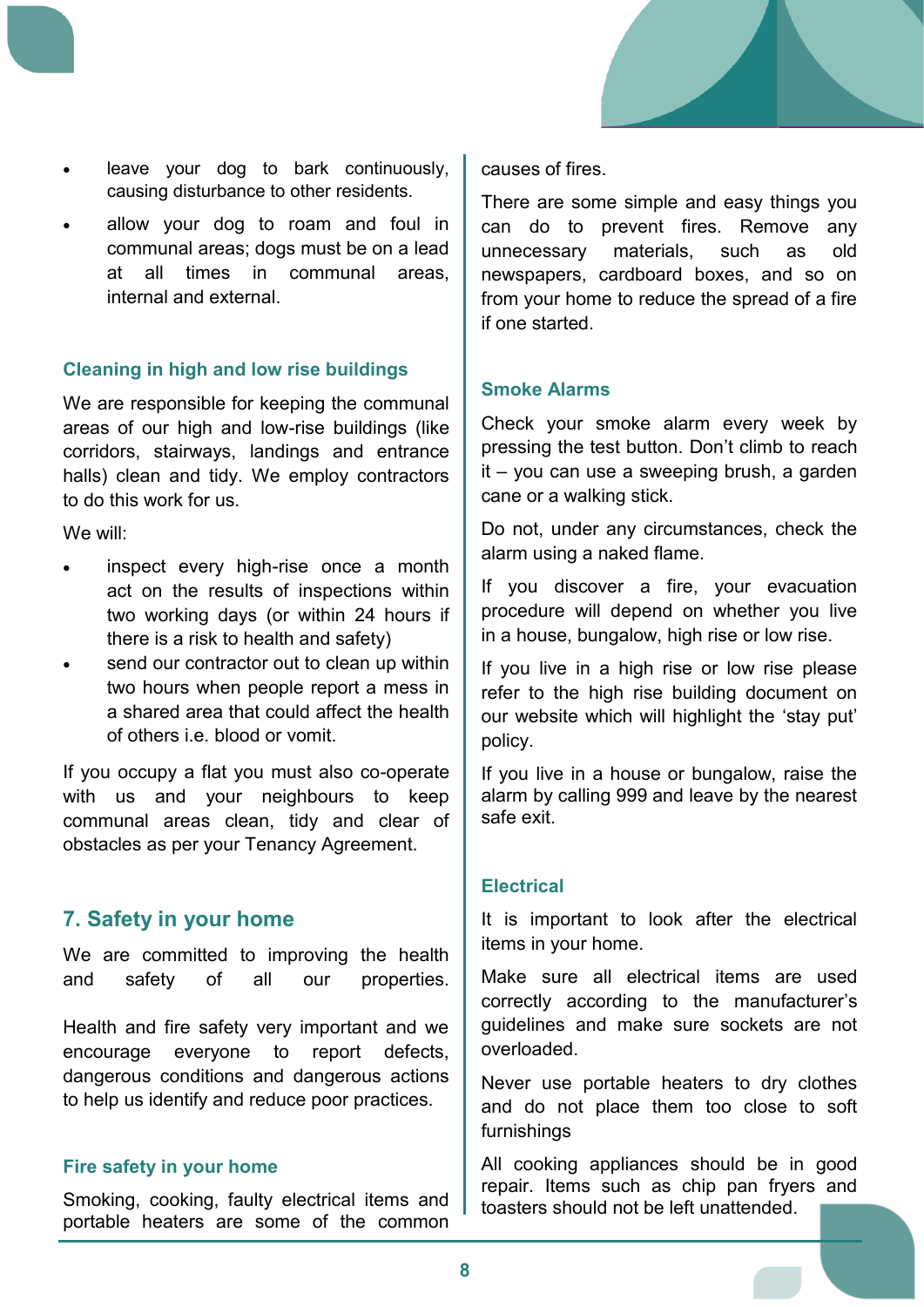#### **Electrical testing**

By law we must make sure your electrical fittings are safe. Even if you think your appliances are working fine, you must still allow us access.

We will check for damage to fittings, wear and tear and any exposed live wires that could cause injuries or fires.

If you need to rearrange your appointment, please contact us.

#### **Oxygen**

You may need oxygen cylinders for medical purposes. Once you know that you will be using oxygen, you should tell us by calling the Contact Centre on 0121 717 1515 so we can make a record of the type of equipment that you will be using.

We need to be aware of any oxygen cylinders or other equipment you have when we carry out fire risk assessments, as this equipment is extremely explosive.

You must not leave oxygen cylinders (full or empty) outside your flat or home, including on a mobility scooter.

Keep your oxygen equipment in a well ventilated area away from direct sunlight, sources of heat (radiators, storage heaters and so on) or large quantities of material that will easily burn, such as paper or cardboard.

Air alone, and medical oxygen can build up unnoticed on your clothing, hair and bedding. As a result, you shouldn't carry or use portable medical oxygen equipment under your clothing.

You should never smoke or let anyone else smoke near you while you are using your oxygen equipment. You should not use oxygen equipment near open fires, candles, gas fires, cookers and so on.

#### **Gas safety and servicing**

Gas servicing checks are to keep you, your family and your neighbours safe.

We have a legal duty to carry out safety checks on gas appliances that we are responsible for, every year.

Our gas contractor Dodd Group will write to you with an appointment date and time, giving you at least seven days' notice. If you need to rearrange your service appointment, please contact us.

#### **If you smell gas:**

- Put out any flames or cigarettes immediately.
- Don't create flames or sparks, or turn on electrical switches or appliances.
- Don't use any sort of phone inside your home, not even your intercom system. It could make a spark that could cause an explosion.
- Turn off the gas at the meter by putting the lever in the horizontal position.
- Open doors and windows to let fresh air in.

Phone the National Grid/CADENT gas emergency number free on 0800 111 999 from outside your home. Phone us on 0121 717 1515 and we will send Dodd Group out to you within two hours.

#### **Carbon Monoxide**

Carbon Monoxide is a gas that is produced when natural gas or other fuel does not burn fully. It is usually caused by gas appliances that are not properly fitted, maintained or ventilated.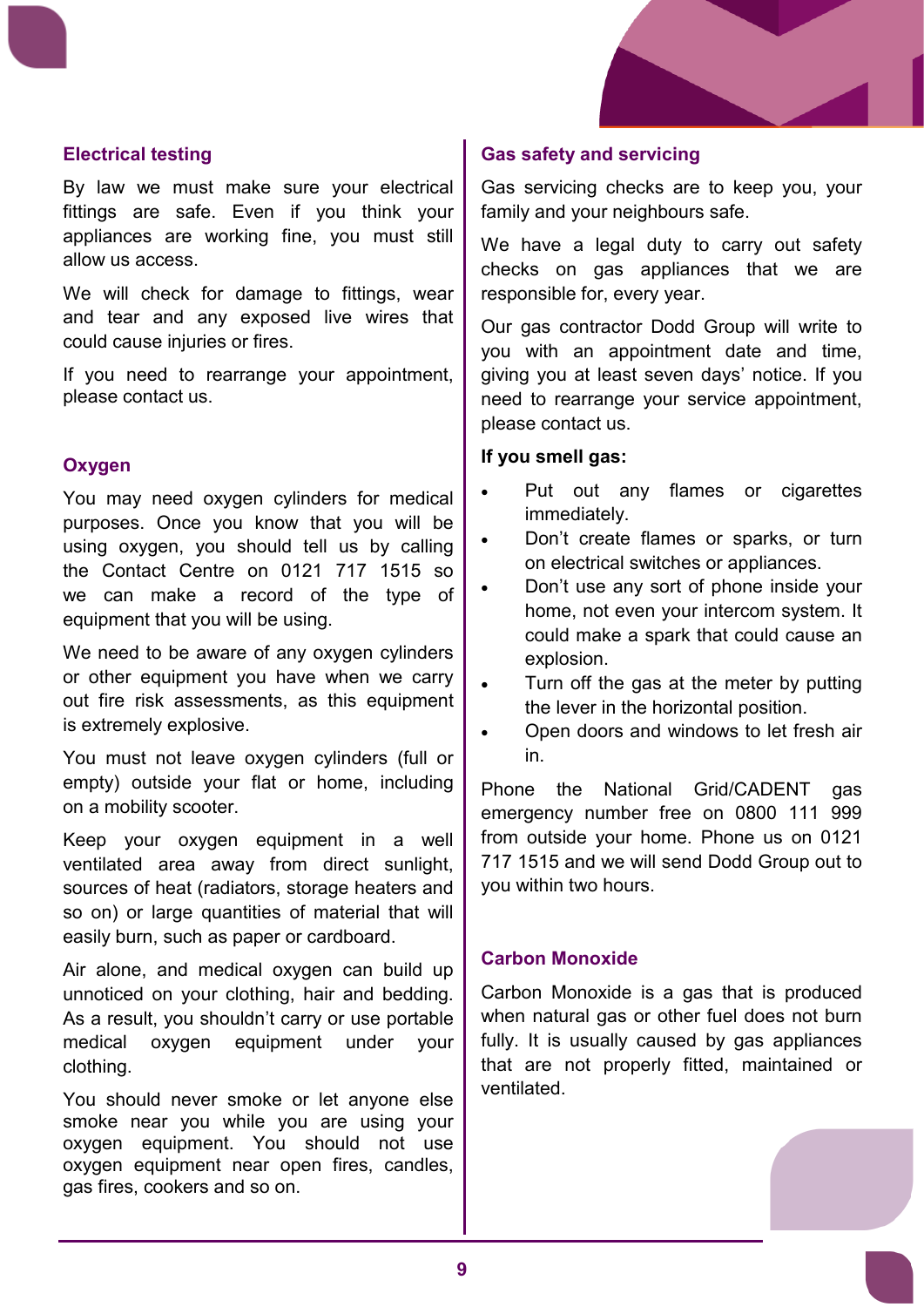Carbon Monoxide can kill. You can't see or smell it. Symptoms of Carbon Monoxide poisoning include tiredness, drowsiness, headaches, giddiness, nausea, vomiting, chest pains, breathlessness, stomach pains, erratic behaviour and problems seeing.

If you have a Carbon Monoxide alarm, test it regularly. Don't paint it or cover it up.

If you think your appliance may be leaking Carbon Monoxide switch off the appliance. Don't use it again until you have had it checked and repaired, or replaced. Phone us on 0121 717 1515 and we will send Dodd Group to check the appliance.

Open all doors and windows to ventilate the room the appliance is in. Do not sleep in the room. Make an urgent appointment with your doctor or visit an accident and emergency department

#### **Water Hygiene**

Bacteria can grow in water that is left standing. Sometimes this can develop into Legionella bacteria. Legionnaires' is a disease which affects the lungs and can be contracted if droplets of water containing bacteria are inhaled.

To prevent bacteria from growing, it is extremely important to maintain good water hygiene in your home. This is especially important in the summer months as standing water will be in the temperature range that the bacteria prefers.

Top tips:

- Always run taps when you return from a holiday or if you move into a new property
- Taps and showers that are not used often should be run for at least two minutes each week
- Clean and descale taps and shower

heads at least every three months

 Leave water heaters and boilers on to avoid

#### **8. Mobility scooters**

Mobility scooters have the potential to be a fire hazard and we have strict guidelines for storing them.

You must make sure that you have permission to store a scooter in the building. If have a scooter you must keep it in good condition with regular maintenance.

Do not charge scooters overnight or store them in communal areas.

To make sure mobility scooters are being stored safely we have introduced a registration scheme for all scooters used by tenants and leaseholders. You can view the policy on our website.

## **9. Asbestos in your home**

Asbestos is a fibrous natural mineral. Materials which contain asbestos but which are in good condition will not release asbestos fibres. There is no danger unless the fibres are released and breathed into the lungs.

Most asbestos in housing is low risk and unlikely to harm your health.

Materials containing asbestos cannot be identified simply by looking at them. To find out whether a material contains asbestos, you need to have a sample taken of the material and have it analysed by an accredited laboratory.

If you want to carry out any DIY work to your property that might affect materials which contain asbestos, please contact us.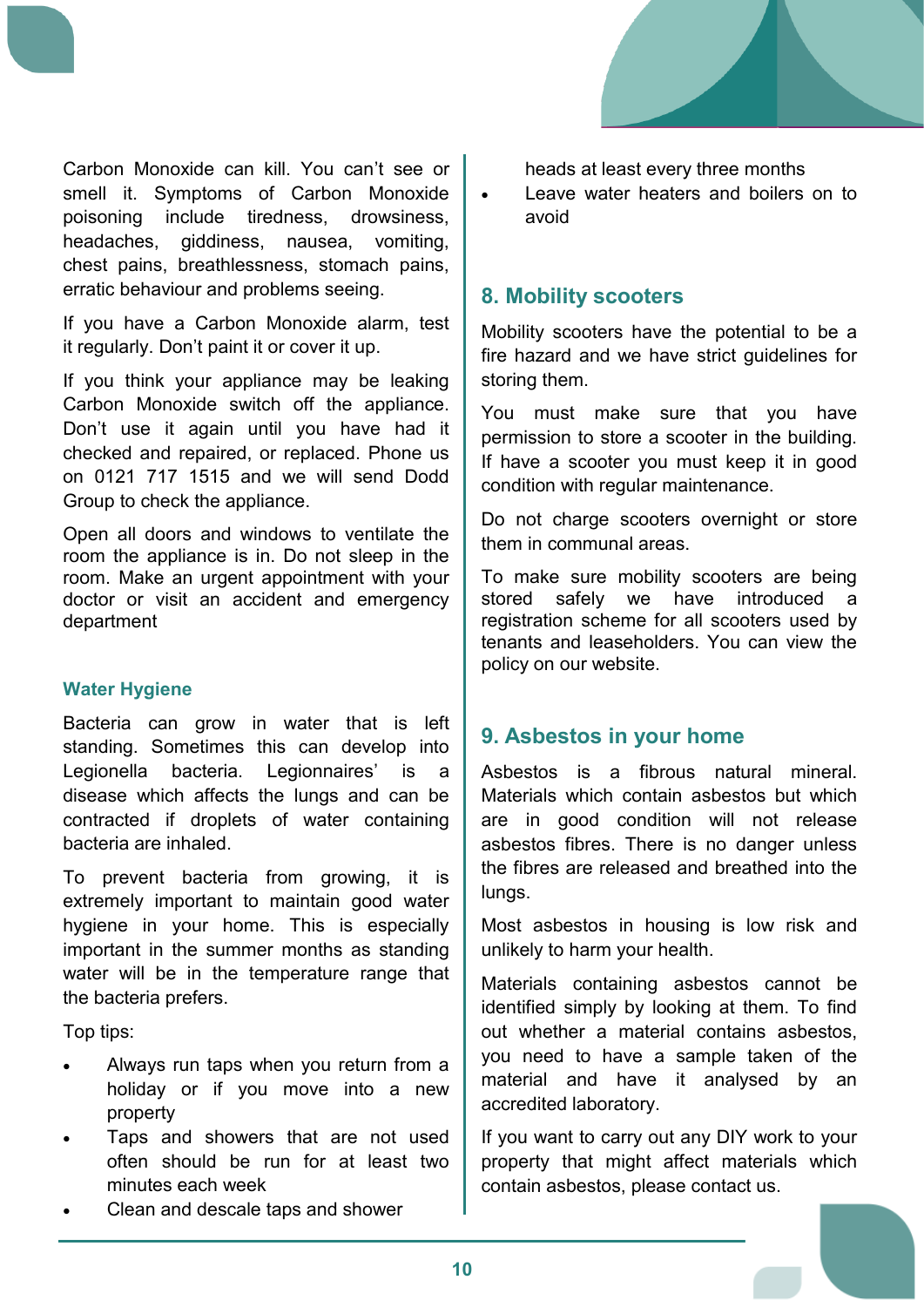

Only a trained specialist contractor can remove the material (and for some products they also need to be licensed). If material containing asbestos is damaged, it may need to be removed or sealed. We will arrange any work to do this.

### **10. Condensation**

Condensation happens when moisture in warm air comes into contact with a cold surface and turns into water droplets.

Condensation can be caused by:

- Too much moisture in the air, often created by steam from cooking and washing
- Not enough ventilation
- Drying clothes inside the home, especially over radiators

Simple things you can do to reduce levels of condensation in your home:

- Dry your windows and window sills
- Don't dry wet items on a radiator or in front of a heater
- Always cook with pan lids on and turn the heat down once the water has boiled
- When filling your bath, run the cold water first then add the hot. This will reduce the amount of steam by 90%
- Don't use your gas cooker to heat your kitchen
- Keep your home at a constant heat level, ideally between 17°C and 21°C which helps control condensation

Ventilation can help reduce condensation in your home by allowing moist air to escape and drier air from outside to come in.

#### **11. Wellbeing**

Our Wellbeing team offer a range of handy gadgets and services to help you to live independently in your own home.

They are designed to keep you safe and give you and your loved ones' peace of mind knowing that in an emergency help can be called on at any time.

Some of the services we offer include:

- Home adaptations
- Safe and Sound service which includes a pendant alarm
- Home Hazard checks
- Fire safety package
- Handyperson service

For more information about these services, please visit our website.

## **12. Getting involved**

Engaging with you, our residents, is at the heart of everything we do. We want to make sure we are providing you with as many opportunities as possible to share your thoughts and make your voice heard.

We are committed to making sure you can get involved and help us make important decisions about the services you receive. We want to make sure no decision about you, is made without you.

There are lots of ways you can share your feedback, including using digital platforms where you can share your comments from the comfort of your own home!

If there is a particular subject that is of interest to you, et us know and we can tell you how to get involved.

The best way to contact us is by emailing engagement@solihullcommunityhousing.org.uk